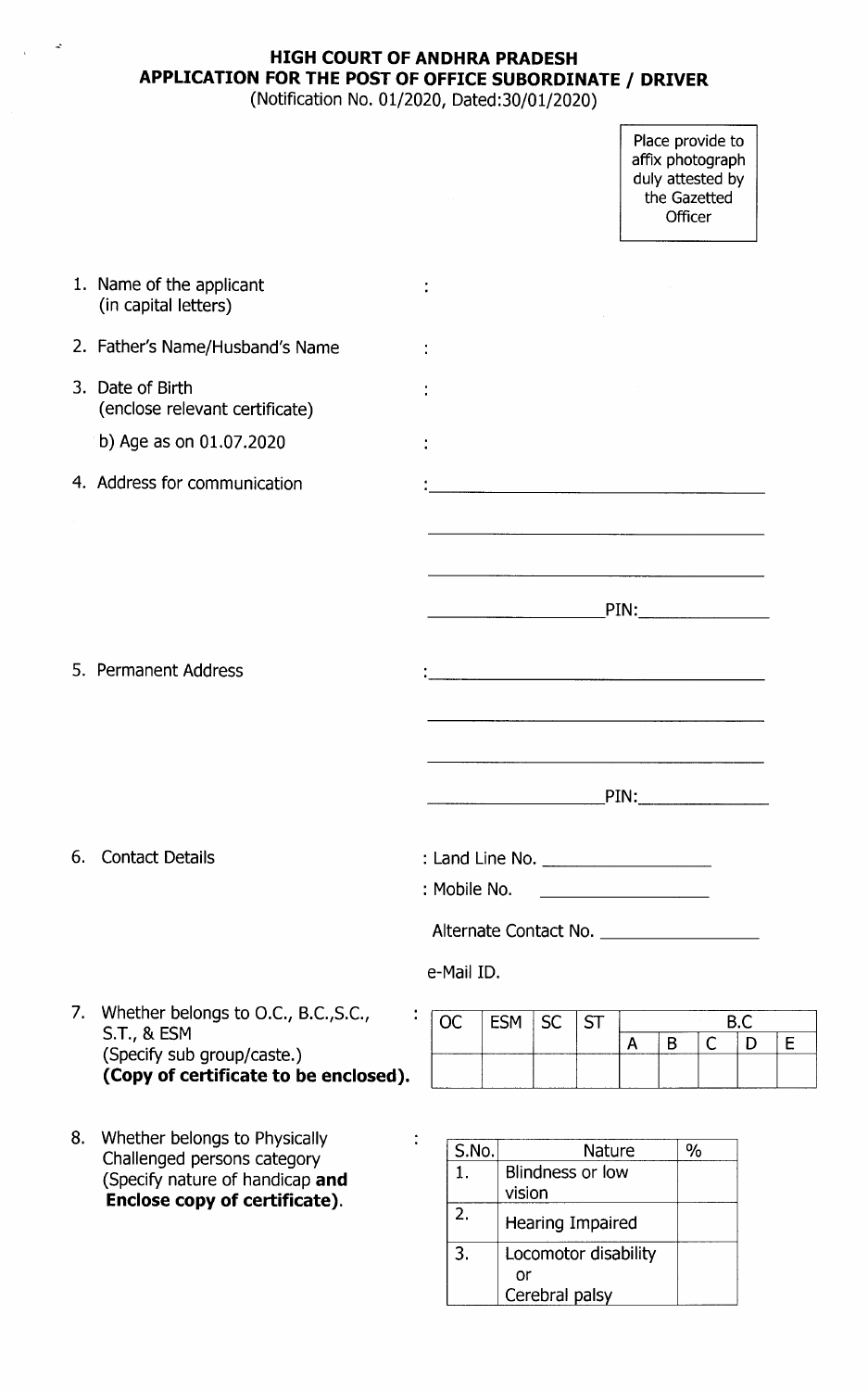#### 9. Educational Qualifications

### a) Academic

| <b>Examination</b><br>passed | Name of the<br><b>Board/University/</b><br><b>School</b> | Month and year<br>of passing with<br>registration<br>number | <b>Division of</b><br>pass | Percentage<br>of marks<br>secured |  |  |
|------------------------------|----------------------------------------------------------|-------------------------------------------------------------|----------------------------|-----------------------------------|--|--|
|                              |                                                          |                                                             |                            |                                   |  |  |
|                              |                                                          |                                                             |                            |                                   |  |  |
|                              |                                                          |                                                             |                            |                                   |  |  |
|                              |                                                          |                                                             |                            |                                   |  |  |

|                             | b) Technical Qualifications, if any                             |                       |                                   |  |  |  |  |
|-----------------------------|-----------------------------------------------------------------|-----------------------|-----------------------------------|--|--|--|--|
|                             | c) Special Skills<br>(with certificates)                        |                       |                                   |  |  |  |  |
|                             | d) Others, if any                                               | ÷                     |                                   |  |  |  |  |
| 10. Driving Licence details |                                                                 | : Driving Licence No. |                                   |  |  |  |  |
|                             |                                                                 |                       | Type of Vehicles : MCWG/LMV / HMV |  |  |  |  |
|                             |                                                                 | <b>Issue Date</b>     |                                   |  |  |  |  |
|                             |                                                                 | <b>Expiry Date</b>    |                                   |  |  |  |  |
|                             |                                                                 | Issuing Authority :   |                                   |  |  |  |  |
|                             | 11. Driving Experience<br>(Relevant document to be enclosed)    |                       |                                   |  |  |  |  |
|                             | 12. Employment Registration No. and Date                        |                       |                                   |  |  |  |  |
| 13.                         | Work experience with specialization /<br>Special skills, if any |                       |                                   |  |  |  |  |
| 14.                         | Working in State/Central<br>Government (if so, the particulars) |                       |                                   |  |  |  |  |
| 15.                         | Any other relevant information                                  |                       |                                   |  |  |  |  |
|                             |                                                                 |                       |                                   |  |  |  |  |

### **DECLARATION**

I solemnly declare that the above information furnished by me and all the statements made in this application are true and correct to the best of my knowledge and belief and if any information found to be false in future, I will be liable for any action to be taken against me as per rules.

I further declare that I fulfill all the conditions of eligibility regarding age limit, educational qualifications, etc., prescribed for appointment to the post to which I have applied.

### **SIGNATURE OF THE APPLICANT**

Station: Date: